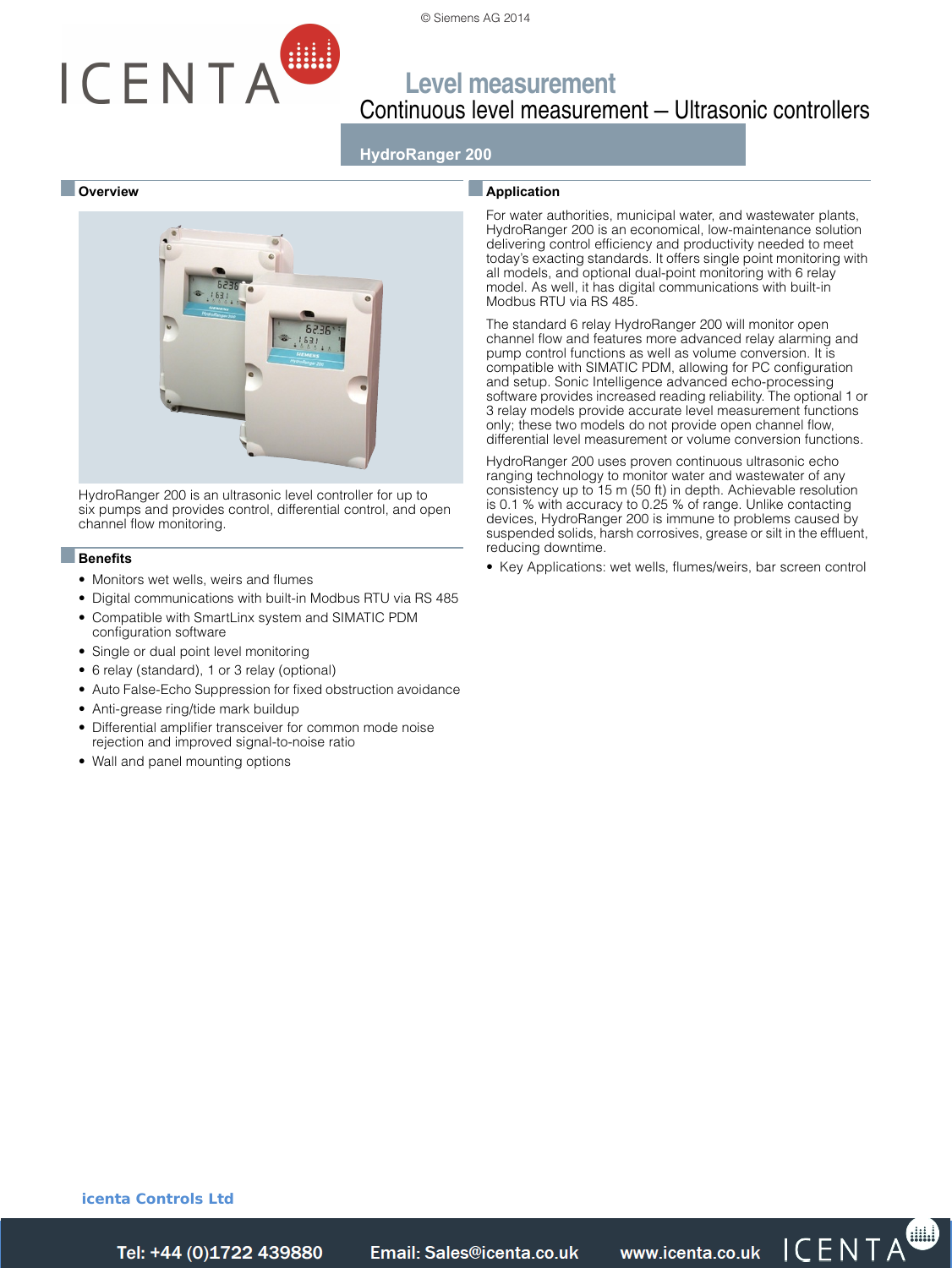© Siemens AG 2014

**Level measurement**

# Continuous level measurement — Ultrasonic controllers

**HydroRanger 200**

| Mode of operation                                            |                                                                                                                                                                                   | Design                               |
|--------------------------------------------------------------|-----------------------------------------------------------------------------------------------------------------------------------------------------------------------------------|--------------------------------------|
| Measuring principle                                          | Ultrasonic level measurement                                                                                                                                                      | Weight                               |
| Measuring range                                              | $0.315$ m $(150$ ft),<br>transducer dependent                                                                                                                                     | $\bullet$ Wall n<br>• Panel          |
| Measuring points                                             | 1 or 2                                                                                                                                                                            | Materia                              |
| Input                                                        |                                                                                                                                                                                   | Degree                               |
| Analog                                                       | 0  20 mA or 4  20 mA,<br>from alternate device, scaleable<br>(6 relay model)                                                                                                      | $\bullet$ Wall n<br>• Panel<br>Cable |
| <b>Discrete</b>                                              | 10  50 V DC switching level<br>Logical $0 \leq 0.5$ V DC<br>Logical $1 = 1050$ V DC<br>Max. 3 mA                                                                                  | • Trans                              |
| Output                                                       |                                                                                                                                                                                   | $\bullet$ Max. $\circ$               |
| EchoMax transducer                                           | 44 kHz                                                                                                                                                                            | transo                               |
| Ultrasonic transducer                                        | Compatible transducers: ST-H<br>and EchoMax series XPS-10,<br>XPS 15/15F, and XRS-5                                                                                               | Display<br>Progran                   |
| Relays <sup>1)</sup>                                         | Rating 5 A at 250 V AC,<br>non-inductive                                                                                                                                          |                                      |
| • Model with 1 relay <sup>2)</sup>                           | 1 SPST Form A                                                                                                                                                                     | Power:                               |
| • Model with 3 relays <sup>2)</sup><br>• Model with 6 relays | 2 SPST Form A/1 SPDT Form C<br>4 SPST Form A/2 SPDT Form C                                                                                                                        | AC vers                              |
| mA output                                                    | 0  20 mA or 4  20 mA                                                                                                                                                              | DC vers                              |
| · Max. load<br>• Resolution                                  | 750 $\Omega$ , isolated<br>$0.1\%$ of range                                                                                                                                       | Certific                             |
| Accuracy                                                     |                                                                                                                                                                                   |                                      |
| Error in measurement                                         | 0.25 $%$ of range or 6 mm<br>(0.24 inch), whichever is greater                                                                                                                    |                                      |
| Resolution                                                   | 0.1 % of measuring range or<br>2 mm (Q.08 inch), whichever is<br>greater <sup>3)</sup>                                                                                            |                                      |
| Temperature compensation                                     | • -50  +150 °C (-58  +302 °F)<br>• Integral temperature sensor in<br>transducer<br>• External TS-3 temperature<br>sensor (optional)<br>• Programmable fixed<br>temperature values | Commu                                |
| <b>Rated operating conditions</b>                            |                                                                                                                                                                                   |                                      |
| Installation conditions                                      |                                                                                                                                                                                   | $1)$ All rel                         |
| • Location                                                   | Indoor / outdoor                                                                                                                                                                  | rated<br><sup>2</sup> ) This r       |
| • Installation category                                      | $\mathsf{II}$                                                                                                                                                                     | volum                                |
| • Pollution degree                                           | 4                                                                                                                                                                                 | 3) Progr<br>trans                    |
| Ambient conditions                                           |                                                                                                                                                                                   | <sup>4)</sup> Maxir                  |
| • Ambient temperature (enclosure)                            | $-20$ $+50$ °C (-4 $+122$ °F)                                                                                                                                                     | $5)$ EMC                             |

| Design                                                                                                        |                                                                                                                                                                                                                                                                                                                                    |
|---------------------------------------------------------------------------------------------------------------|------------------------------------------------------------------------------------------------------------------------------------------------------------------------------------------------------------------------------------------------------------------------------------------------------------------------------------|
| Weight<br>• Wall mount<br>• Panel mount                                                                       | 1.37 kg (3.02 lb)<br>1.50 kg (3.31 lb)                                                                                                                                                                                                                                                                                             |
| Material (enclosure)                                                                                          | Polycarbonate                                                                                                                                                                                                                                                                                                                      |
| Degree of protection (enclosure)<br>· Wall mount<br>• Panel mount                                             | IP65/Type 4X/NEMA 4X<br>IP54/Type 3/NEMA 3                                                                                                                                                                                                                                                                                         |
| Cable                                                                                                         |                                                                                                                                                                                                                                                                                                                                    |
| • Transducer and mA output signal                                                                             | 2-core copper conductor, twisted,<br>shielded, 300 Vrms, 0.82 mm <sup>2</sup><br>(18 AWG), Belden 8 760 or<br>equivalent is acceptable                                                                                                                                                                                             |
| • Max. separation between<br>transducer and transceiver                                                       | 365 m (1 200 ft)                                                                                                                                                                                                                                                                                                                   |
| <b>Displays and controls</b>                                                                                  | $100 \times 40$ mm $(4 \times 1.5$ inch)<br>multi-block LCD with backlighting                                                                                                                                                                                                                                                      |
| Programming                                                                                                   | Programming using handheld<br>programmer or via PC with<br>SIMATIC PDM software                                                                                                                                                                                                                                                    |
| Power supply <sup>4)</sup>                                                                                    |                                                                                                                                                                                                                                                                                                                                    |
| AC version                                                                                                    | 100  230 V AC $\pm$ 15 %,<br>50/60 Hz, 36 VA (17 W)                                                                                                                                                                                                                                                                                |
| DC version                                                                                                    | 12  30 V DC (20 W)                                                                                                                                                                                                                                                                                                                 |
| <b>Certificates and approvals</b>                                                                             | $\bullet$ CE, C-TICK <sup>5)</sup><br>• Lloyd's Register of Shipping<br>• ABS Type Approval<br>• FM, CSA <sub>US/C</sub> , UL listed<br>• CSA <sub>US/C</sub> Class I, Div. 2,<br>Groups A, B, C, and D, Class II,<br>Div. 2, Groups F and G, Class III<br>(wall mount only)<br>• MCERTS Class 3 approved for<br>Open Channel Flow |
| Communication<br>$\alpha$ . All relays certified for use with equipment that fails in a state at or under the | $\bullet$ RS 232 with Modbus RTU or<br>ASCII via RJ-11 connector<br>• RS 485 with Modbus RTU or<br>ASCII via terminal blocks<br>· Optional: SmartLinx cards for<br>- PROFIBUS DP<br>- DeviceNet<br>- Allen-Bradley Remote I/O                                                                                                      |
|                                                                                                               |                                                                                                                                                                                                                                                                                                                                    |

nent that fails in a state at or under the lays certified for use with (<br>I maximums of the relays

model is level control only; no open channel flow, differential level or ne conversion functions

3) Program range is defined as the empty distance to the face of the transducer plus any range extension

mum power consumption is listed

performance available upon request

**icenta Controls Ltd** 

Siemens FI 01 · 2014 **4/159** *Tel: +44 (0)1722 41 Fax: +44 (0)1722 e: sales@icenta.co.uk www.icenta.co.uk*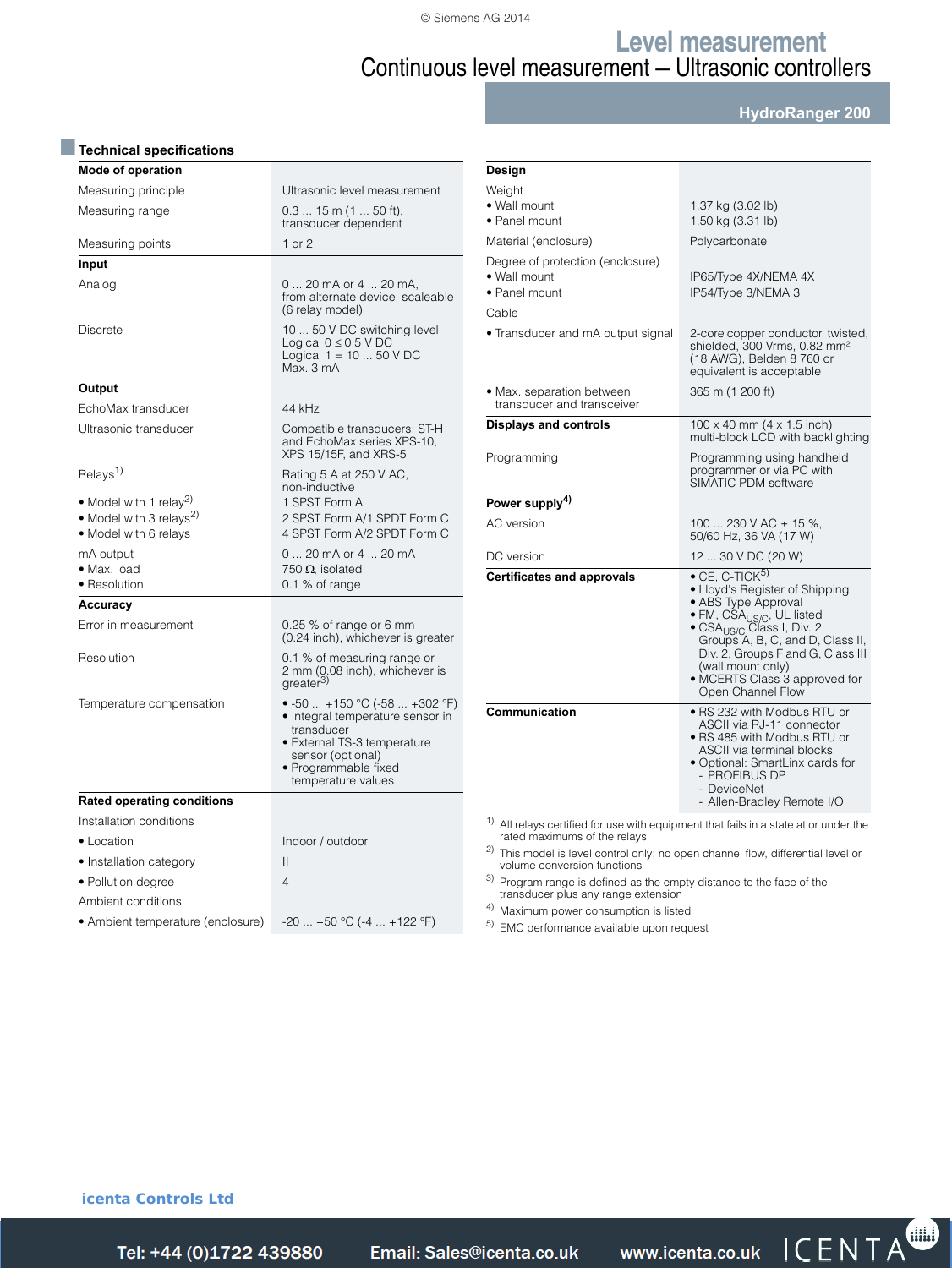#### © Siemens AG 2014

## **Level measurement** Continuous level measurement — Ultrasonic controllers

## **HydroRanger 200**

| <b>Selection and Ordering data</b>                                                                                                                                                                                                                                                                                   | Article No.              |
|----------------------------------------------------------------------------------------------------------------------------------------------------------------------------------------------------------------------------------------------------------------------------------------------------------------------|--------------------------|
| Siemens HydroRanger 200<br>Ultrasonic level controller for up to six pumps that<br>provides control, differential control and open<br>channel flow monitoring. The HydroRanger 200 is<br>also available as a level measurement controller<br>only. Select option from number of measurement<br>points options below. | 7ML5034-<br>.            |
| <b>Mounting</b><br>Wall mount, standard enclosure<br>Wall mount, 4 entries, 4 M20 cable glands included<br>Panel mount <sup>1)</sup>                                                                                                                                                                                 | 1<br>$\overline{2}$<br>3 |
| Power supply<br>100  230 V AC<br>$1230$ V DC                                                                                                                                                                                                                                                                         | A<br>B                   |
| Number of measurement points<br>Single point model, 6 relays<br>Dual point model, 6 relays<br>Single point model, level only, 1 relay <sup>2)</sup><br>Single point model, level only, 3 relays <sup>2)</sup>                                                                                                        | A<br>B<br>C<br>D         |
| <b>Communication (SmartLinx)</b><br>Without module<br>SmartLinx PROFIBUS DP module                                                                                                                                                                                                                                   | 0<br>2                   |
| SmartLinx DeviceNet module<br>See SmartLinx product page 4/339 for<br>more information.                                                                                                                                                                                                                              | 3                        |
| <b>Approvals</b><br>General Purpose CE, FM, CSA <sub>USC</sub> , UL listed, C-TICK<br>CSA Class I, Div. 2, Groups A, B, C, and D; Class<br>II, Div. 2, Groups F and G; Class III<br>(for wall mount applications only)                                                                                               | 1<br>$\overline{2}$      |

1) Available with approval option 1 only

2) This model is level control only; no open channel flow, differential level, or volume conversion functions.

| <b>Selection and Ordering data</b>                                                                                                                                                                                                           | Order code          |
|----------------------------------------------------------------------------------------------------------------------------------------------------------------------------------------------------------------------------------------------|---------------------|
| <b>Further designs</b>                                                                                                                                                                                                                       |                     |
| Please add "-Z" to Article No. and specify Order<br>code(s).                                                                                                                                                                                 |                     |
| Stainless steel tag [69 x 50 mm (2.71 x 1.97 inch)]:<br>Measuring-point number/identification<br>(max. 27 characters) specify in plain text                                                                                                  | Y <sub>15</sub>     |
| <b>Operating Instructions</b>                                                                                                                                                                                                                | Article No.         |
| English                                                                                                                                                                                                                                      | 7ML1998-5FC03       |
| French                                                                                                                                                                                                                                       | 7ML1998-5FC11       |
| German<br>Note: The Operating Instructions should be<br>ordered as a separate item on the order.<br>This device is shipped with the Siemens Milltronics<br>manual DVD containing the ATEX Quick Start and<br>Operating Instructions library. | 7ML1998-5FC33       |
| <b>Other Operating Instructions</b>                                                                                                                                                                                                          |                     |
| SmartLinx Allen-Bradley Remote I/O, English                                                                                                                                                                                                  | 7ML1998-1AP03       |
| SmartLinx PROFIBUS DP, English                                                                                                                                                                                                               | 7ML1998-1AQ03       |
| SmartLinx PROFIBUS DP. German                                                                                                                                                                                                                | 7ML1998-1AQ33       |
| SmartLinx PROFIBUS DP. French                                                                                                                                                                                                                | 7ML1998-1AQ13       |
| SmartLinx DeviceNet, English<br>Note: The appropriate SmartLinx Operating<br>Instructions should be ordered as a separate line<br>on the order.                                                                                              | 7ML1998-1BH02       |
| <b>Accessories</b>                                                                                                                                                                                                                           |                     |
| Handheld programmer                                                                                                                                                                                                                          | 7ML1830-2AK         |
| Tag, stainless steel, 12 x 45 mm (0.47 x 1.77 inch),<br>one text line, suitable for enclosure                                                                                                                                                | 7ML1930-1AC         |
| Sunshield kit, 304 stainless steel                                                                                                                                                                                                           | 7ML1930-1GA         |
| SITRANS RD100 Remote display - see Chapter 7                                                                                                                                                                                                 |                     |
| SITRANS RD200 Remote display - see Chapter 7                                                                                                                                                                                                 |                     |
| SITRANS RD500 web, datalogging, alarming,<br>ethernet, and modem support for instrumentation -<br>see Chapter 7                                                                                                                              | 7ML5750-<br>1AA00-0 |
| <b>Spare parts</b>                                                                                                                                                                                                                           |                     |
| Power Supply Board (100  230 V AC)                                                                                                                                                                                                           | 7ML1830-1MD         |
| Power Supply Board (12  30 V DC)                                                                                                                                                                                                             | 7ML1830-1ME         |
| Display Board                                                                                                                                                                                                                                | 7ML1830-1MF         |